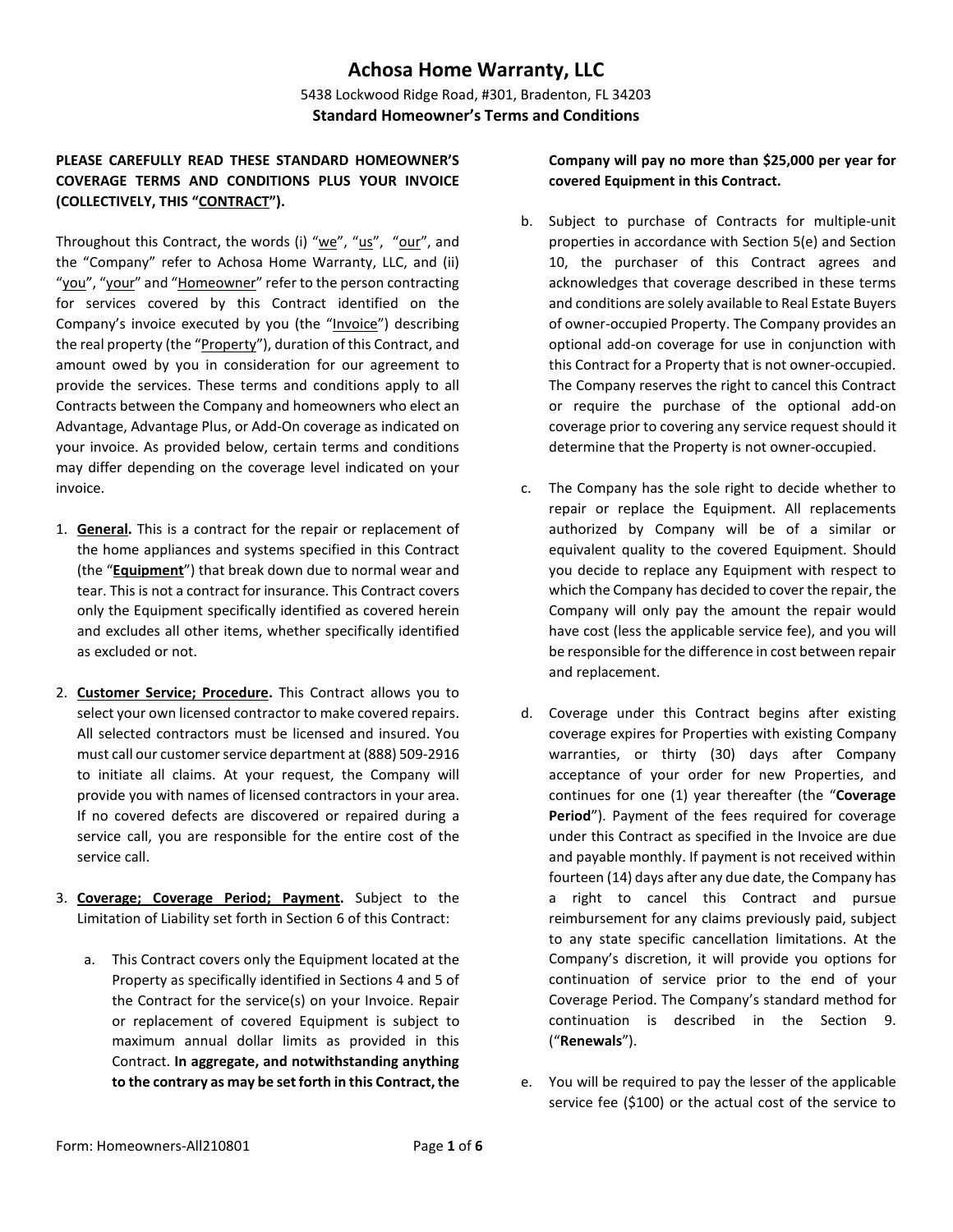your selected contractor for each service request. Further, if your selected contractor repairs or replaces Equipment that is not covered by this Contract, or charges more for the service than our coverage limits, you will be required to pay the excess expenses.

f. You continue to be responsible for normal maintenance on all covered Equipment. Equipment is not covered under this Contract unless it is in safe working order at the beginning of coverage. To be covered, Equipment must be installed and located within the confines of the perimeter of the foundation of the primary dwelling (except for air conditioning) of the Property. This Contract provides coverage for unknown defects only if the defect is not detectable through visual inspection or simple mechanical test.

#### 4. **Covered Equipment.**

#### a. **Attic & Exhaust Fans**

Included: Motors, switches, controls, bearings Excluded: Shutters, filters and lights, range hoods

#### b. **Central Air Conditioning**

Included: Ducted electric central air conditioning units Excluded: Window units, ductwork, non-ducted wall units, humidifiers, chillers, outside or underground piping, components for geothermal systems, zone controls, dampers

**Maximum annual coverage: Advantage = \$2,000 Advantage Plus = \$2,400**

#### c. **Central Heating System**

Included: Ducted central heating units (this equipment includes heat pump systems and packaged HVAC systems) Excluded: Space heaters, ductwork, ductless systems, filters, humidifiers, electronic air cleaners, UV lights, registers, fuel storage tanks, grills, chimneys, flues, vents, outside or underground components, components for geothermal systems, zone controls, dampers

#### **Maximum annual coverage:**

**Advantage = \$2,000 Advantage Plus = \$2,400**

#### d. **Code Violations**

Included: When the correction of code violation(s) is required for a covered repair or replacement, **the Company will pay up to \$250 to correct it**

### e. **Dishwasher**

Included: All, except specifically excluded below Excluded: Racks, baskets, rollers, springs, removable trays, interior lining, lock assemblies **Maximum annual coverage: \$1,000**

### f. **Electrical System**

Included: Main electrical panel, outlets, switches, wiring, subpanels, and door bells Excluded: Solar components, damage due to power surges, inadequate capacity, low voltage systems **Maximum annual coverage: \$1,000**

### g. **Garage Door Opener**

Included: All, except specifically excluded below Excluded: Garage doors, hinges, springs, sensors, chains, tracks, rollers, wiring, loss of remote devices, batteries, lights

# h. **Garbage Disposal**

Included: All, except specifically excluded below Excluded: Problems or jams caused by bones, glass or nonfood objects **Maximum annual coverage: \$1,000**

# i. **Kitchen Refrigerator**

Included: All for the refrigerator that is located in the kitchen, except specifically excluded

Excluded: Racks, shelves, lighting, handles, water line restrictions, interior thermal shells, wine coolers, mini refrigerators, door seals and gaskets, hinges, glass, AV equipment, internet connections

### **Maximum annual coverage: \$1,000**

# j. **Microwave**

Included: For built in microwaves only, all, except specifically excluded below Excluded: Interior lining, door glass, clocks, racks, knobs, meat probes, rotisseries

**Maximum annual coverage: \$1,000**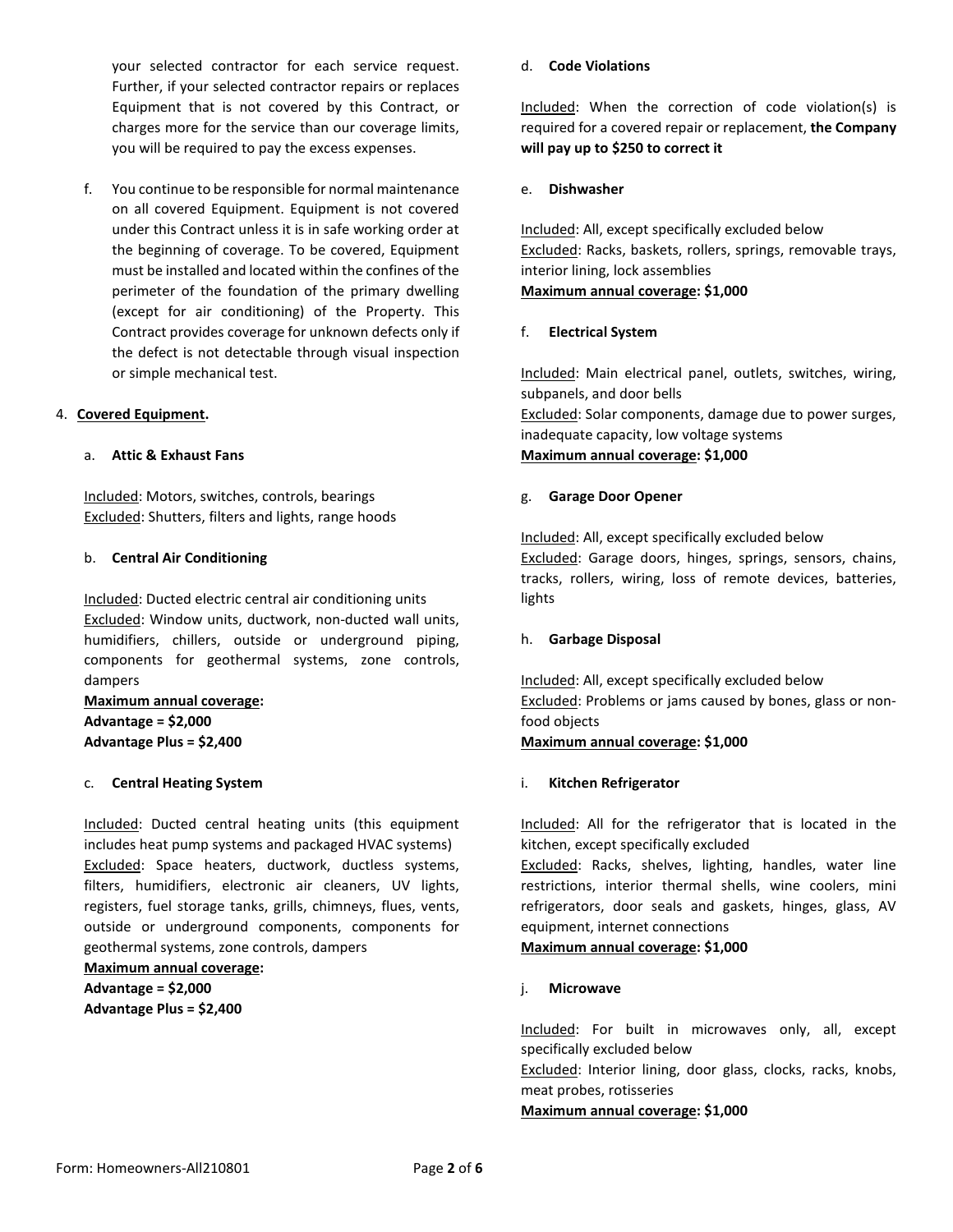Included: All, including range hoods, except specifically excluded below

Excluded: Rotisseries, lights, knobs, dials, racks, baskets, removable trays, door glass, interior lining, meat probe assemblies and clocks, glass or ceramic cooktops, accessories, self-cleaning mechanisms **Maximum annual coverage: \$1,000**

# l. **Plumbing & Drains**

Included: Within the perimeter of the main foundation of the home: drains, leaks to water lines, leaks to sewer lines, assemblies within toilet tank, fixtures and faucets, valves to shower, pressure regulators, pressure relief valves, interior hose bibs, risers, clearing of stoppages

Excluded: Sinks, bathtubs, exterior hose bibs, filters, ejector pumps, grinders, shower pans or enclosures, tub enclosures, toilet bowl or tank, caulking or grouting, root damage, loss due to chemical or mineral deposits, water softeners, whirlpool tub pumps, anything outside of the perimeter of the main foundation

**Maximum annual coverage: \$1,500 overall, including \$500 for access to concealed plumbing and restoration thereof**

### m. **Roof Leaks**

Included: Asphalt or clay shingles, slate, metal roofing and flashing

Excluded: Skylights, acts of God, improper installations **Maximum annual coverage: \$500**

# n. **Sump Pump (Ground Water Only)**

Included: Mechanical parts and components that are permanently installed

Excluded: Backup power assemblies and portable units

#### o. **Washer & Dryer**

Included: All, except specifically excluded below Excluded: Plastic mini-tubs, soap dispensers, filter/lint screens, knobs & Dials, venting and damage to clothing **Maximum annual coverage: \$500** 

#### p. **Water Heater**

Included: All, including issues related to water pressure, except specifically excluded below

Excluded: Oil hot water tanks, auxiliary holding or storage tanks, losses from chemical or mineral deposits, insufficient capacity

**Maximum annual coverage: Advantage = \$700 Advantage Plus = \$900**

5. **Add-On Coverage.** You may elect to purchase any one or more of the following add-on benefits, which will be provided by the Company in accordance with the terms of this Section if such coverage is listed on your invoice.

### a. **Additional Refrigerator**

Included: All except specifically excluded Excluded: Racks, shelves, lighting, handles, water line restrictions, interior thermal shells, door seals and gaskets, hinges, glass, AV equipment, internet connections **Maximum annual coverage: \$1,000**

### b. **Conserve**

Included: When Equipment requires replacement, this Add-On allows you to replace the Equipment with new Equipment that is more energy efficient. This only applies when the replacement Equipment is more energy efficient than the existing Equipment.

Excluded: This Add-On may only be used once for Equipment in each Covered Equipment section in the Standard Terms & Conditions.

**Maximum Annual Coverage: Up to \$200 more than the Standard Terms & Conditions coverage for a "like for like" Equipment replacement.** 

c. **Ductless Mini-Split System**

Included: Outdoor compressor/condenser, indoor air handling unit, conduit

Excluded: Maintenance, air filters, handheld remotes **Maximum annual coverage: \$1,000**

d. **Jetted Bathtub**

Included: Mechanical parts such as accessible controls, accessible plumbing lines, air pumps, drains, gaskets, circulation pump motor

Excluded: Bathtub shell, caulking, grout, gaining access to equipment, tiles, tub enclosure, failures due to improper operation, rust

#### **Maximum annual coverage: \$600**

#### e. **Non-Owner-Occupied Property**

Included: Waiver of the owner-occupied requirement in Section 3.b.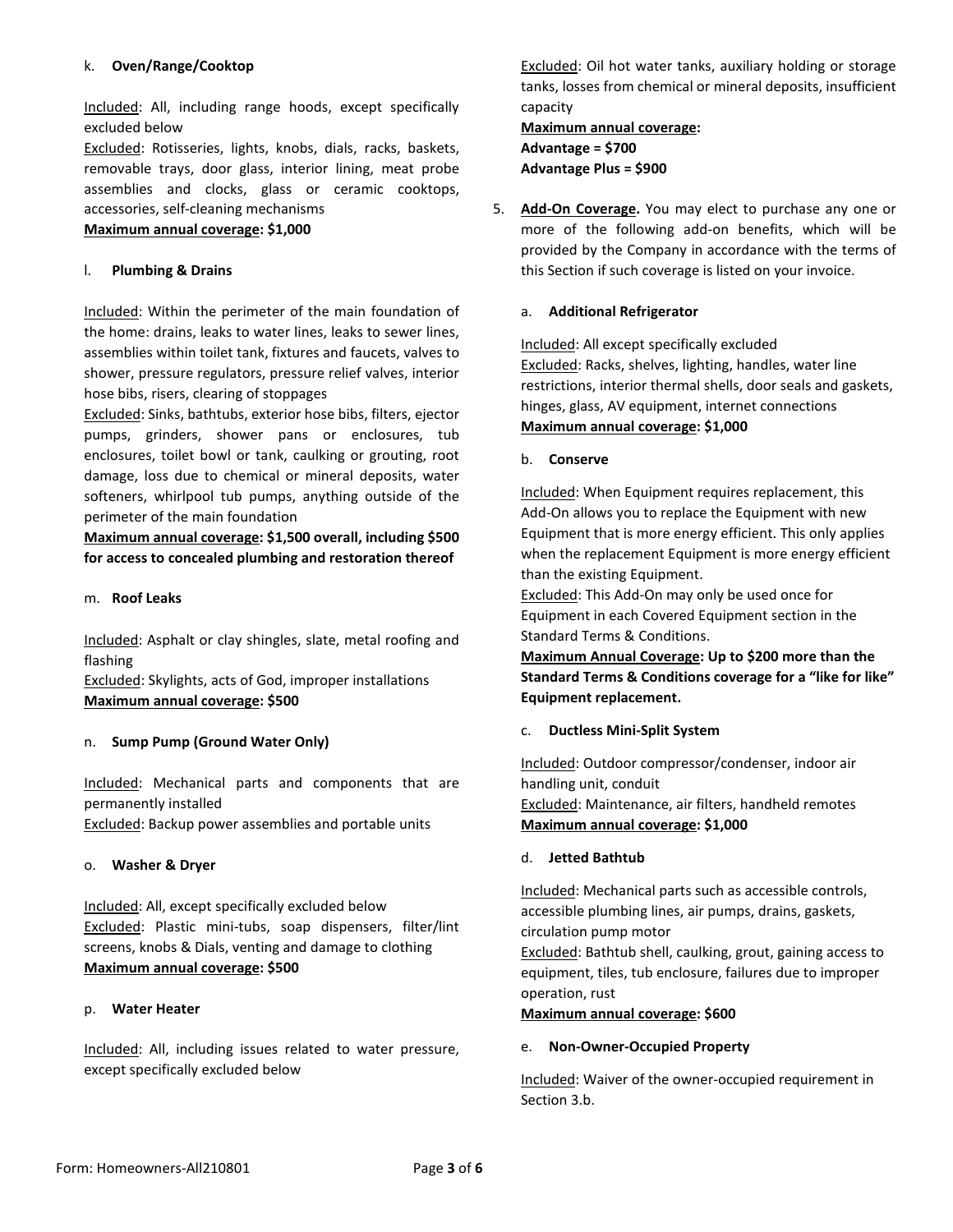# f. **Pool and Spa**

Included: Components of the heating, pumping and filtration system for the pool and spa where both utilize common equipment. If the pool and spa utilize different equipment, additional coverage must be purchased to cover both the pool and the spa.

Excluded: skimmers, pool sweeps, lights, liners, jets, underground/inaccessible lines, cleaning equipment, solar equipment, above ground pools, structural defects, timers, remote controls

# **Maximum annual coverage: \$800**

# g. **Saltwater Pool and Spa**

Included: Components of the heating, pumping and filtration system for the saltwater pool and spa where both utilize common equipment. If the saltwater pool and spa utilize different equipment, additional coverage must be purchased to cover both the pool and the spa. Excluded: skimmers, pool sweeps, lights, liners, jets, underground/inaccessible lines, cleaning equipment, solar equipment, above ground pools, structural defects, timers, remote controls

# **Maximum annual coverage: \$1,200**

# h. **Additional Pool or Spa**

Included: Components of the heating, pumping and filtration system for the additional pool or spa where both utilize different equipment.

Excluded: skimmers, pool sweeps, lights, liners, jets, underground/inaccessible lines, cleaning equipment, solar equipment, above ground pools, structural defects, timers, remote controls

# **Maximum annual coverage: \$800**

# i. **Septic System**

Included: Septic tank and line from house, baffles, sewage ejector pump and switches

Excluded: Drain field, tile fields, leach beds, clean out, insufficient capacity, blockages from tree roots or foreign objects, pumping, leach lines, field lines **Maximum annual coverage: \$500**

# j. **Stand Alone Freezer**

Included: All except specifically excluded Excluded: Racks, shelfs, lighting, handles, water line restrictions, interior thermal shells, door seals and gaskets, hinges, glass, AV equipment, internet connections **Maximum annual coverage: \$500**

# k. **Stand Alone Ice Maker**

Included: All except specifically excluded

Excluded: Racks, shelfs, lighting, handles, water line restrictions, interior thermal shells, door seals and gaskets, hinges, glass, AV equipment, internet connections **Maximum annual coverage: \$500**

# l. **Water Softener**

Included: Mechanical parts & components of a single unit water softener and connecting water lines Excluded: Water pressure issues, water purity or clarity, odor control, resin beds, salt replacement, corrosion, normal maintenance, purification systems, rented/leased equipment

#### **Maximum annual coverage: \$600**

### m. **Well Water Pump**

Included: Pump, valves and regulators for main dwelling Excluded: Holding or storage tanks, digging, locating pump, re-drilling of wells, well casings, pressure tanks, pressure switches or gauges, piping, electrical lines, screens, pumps used for lawn sprinklers or other like systems **Maximum annual coverage: \$500**

- 6. **Limitation of Liability.** Notwithstanding anything to the contrary set forth in this Contract:
	- a. The Company will not cover any services performed on Equipment without Company's prior authorization or outside of the Coverage Period. Further, the Company will not cover costs related to previous improper installations of Equipment or the failure of Equipment to meet any code or legal requirements.
	- b. The Company will not cover any damage to Equipment due to failure to maintain Equipment as instructed by manufacturers. Further, the Company is not liable for repairing any Equipment with manufacturer's defects or under manufacturer's warranty. The Company is not liable for indirect, incidental, special, or consequential damages, lost or imputed profits or revenues, or personal injury from a covered item even if advised of the possibility.
	- c. The Company is not responsible for failure to provide reasonable service due to circumstances beyond its control. The Company will not be obligated to cover repairs to commercial grade or leased Equipment. Valuing systems beyond normal life expectancy will be at the sole discretion of the Company.
- 7. **Dispute Resolution.** Any controversy, dispute or claim arising out of or relating to this Contract, including whether the controversy, dispute or claim is arbitrable (each, collectively,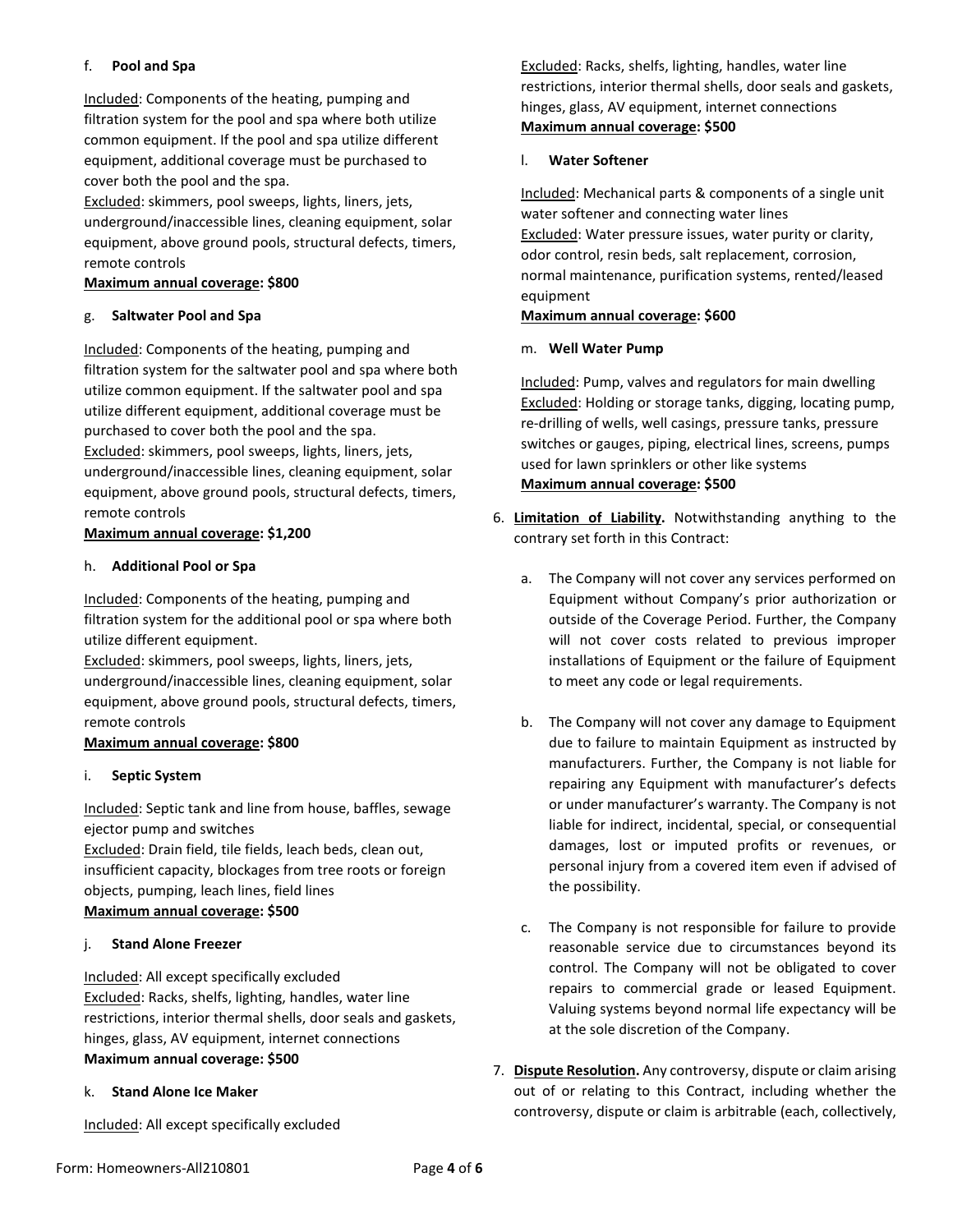arbitration commences. The arbitration shall be conducted before a panel of three arbitrators selected and appointed in accordance with AAA rules, and will take place in the county where the Property is located. Each Party may be represented by one or more attorneys or other selected representative(s). Each Party will bear and pay equally the fees and expenses of AAA and each party will bear its own attorneys' fees, costs and other expenses in connection with arbitration. Judgment upon the award rendered by the arbitrators may be entered in any court having jurisdiction thereof. 8. **Cancellation.** You may void this Agreement within 30 (thirty) days of the coverage effective date for a full refund of the contract fees paid if no claim has been made.

a "**Dispute**"), shall be submitted to arbitration administered by the American Arbitration Association ("**AAA**") or its successor under the AAA rules in effect at the time the

You may cancel this Contract within 30 (thirty) days of the coverage effective date if a claim has been made, or at any time thereafter, at which time you may be entitled to a refund of unearned contract fees paid less a processing fee of twenty-five dollars (\$25) and less the cost of any services performed pursuant to the Contract, where permitted by law. If the refund calculation results in you owing us payment for services provided, we may bill you for the lesser of the net amount due to us or the unpaid annual term contract fee. We will bill or charge you any balance owed to us through the same mechanism as any previous installment billings, or we will direct bill you if such a mechanism is not available. We may terminate this Agreement immediately, after any applicable notice provisions, for non-payment, fraud or material misrepresentation. In the event of such termination, we may pursue all available remedies.

- 9. **Renewals.** This Agreement will automatically renew at Company's option and where permitted by state law for successive one (1) year periods unless cancelled by you or us in accordance with the cancellation provisions above. You will be notified of any rate and/or coverage changes not less than thirty (30) days prior to the expiration of the warranty.
- 10.**Multiple Units**. If this contract is for a Property that is a duplex, triplex, or fourplex dwelling, the invoice must reflect said property type in order for all of the units to be covered. Equipment that serves multiple units will only be covered if all Property units are covered by a Contract as of the repair request date. When multiple units are covered, each individual unit is subject to its own maximum annual coverage limits as identified above.
- 11.**New Construction.** If this contract is for a Property that is newly constructed and the new construction option is selected, coverage begins on day one (1) of month thirteen (13) after the home purchase.
- 12.**Transfer of Contract.** If ownership of the Property changes during the Coverage Period, you must notify the Company promptly, but in no event later than thirty (30) days after the Property is transferred, at (888) 509-2916, in order for this Contract to be transferred to the new owner. This Contract is assignable by the Company without consent.

# 13.**Miscellaneous.**

- a. Personally Identifiable Information. By submitting any of your personally identifiable information, such as your name, address, email address, phone number or fax number, to us, you consent to our privacy policy located at www.achosahw.com/terms.
- b. Severability. If any term or provision of this Contract is invalid, illegal, or unenforceable in any jurisdiction, such invalidity, illegality, or unenforceability shall not affect any other term or provision of this Contract or invalidate or render unenforceable such term or provision in any other jurisdiction.
- c. Headings. The headings in this Contract are for reference only and shall not affect the interpretation of this Contract.
- d. Governing Law. All matters arising out of or relating to this Contract shall be governed by and construed in accordance with the internal laws of the state in which the Property is located without giving effect to any choice or conflict of law provision or rule.
- e. Entire Agreement. This Contract (including the Invoice and all documentation related to Add-Ons), constitutes the sole and entire agreement of the parties to this Contract with respect to the subject matter contained herein and therein, and supersedes all prior and contemporaneous understandings, agreements, representations, and warranties, both written and oral, with respect to such subject matter.
- 14.**Specific State Requirements.** The following state specific requirements apply if your Contract covers a Property located in one of the following states and supersede any other provision within your Contract to the contrary.